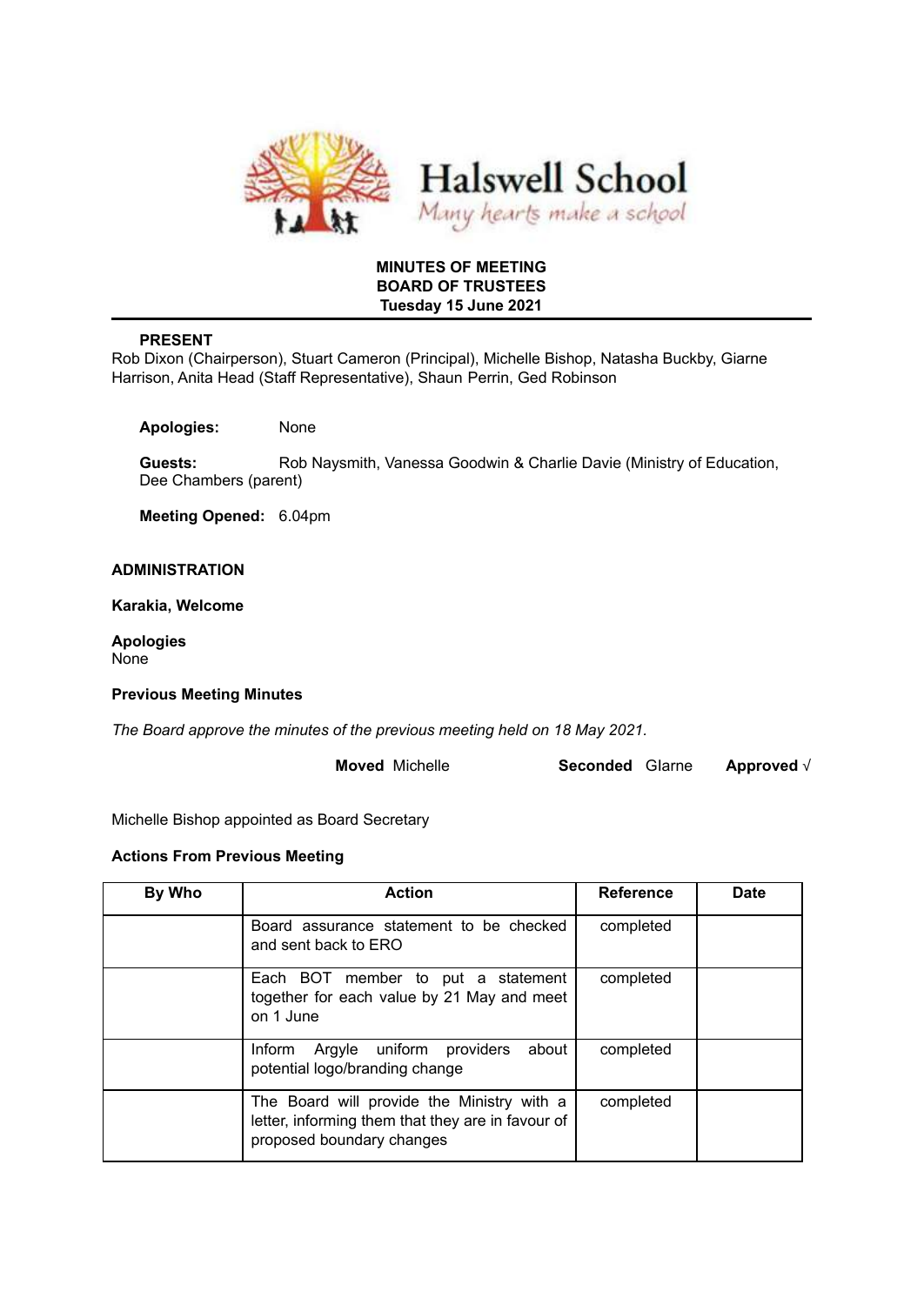# **Correspondence**

- Letter from School Docs regarding changes
- Email regarding the Oak Trees

#### **Late Correspondence (received after agenda finalised)**

• Additional emails regarding Turf Project and Oak trees removal - move that Michelle will draft & send responses to the emails in consultation with the property team.

#### **Standing Admin Items**

- Board [register](https://drive.google.com/open?id=1LgYeP3fbHNJrrdwtKhmni7bUn5KZf6AdawXvp-8GM5I)
- Record of [hours](https://docs.google.com/spreadsheets/d/1ooqHmfuVcjAxJj74l2cyNrLx6E1GWjN2CMAD-VWrSTk/edit#gid=1585903216)
- Conflict of [Interest](https://drive.google.com/open?id=1LpqgUK6iwhrXOSzvrxmLTcgpA-wsuZg7DU-aIw9nGAw)
- Capabilities and Prof [Development](https://drive.google.com/open?id=1Vq0YrIsDwmndZRHvvGvFtK1YOlEWlifxCfIAxHaVDlo)
- [Board](https://docs.google.com/document/d/16WAgjXfZuFQ9Un3Lb7bJ9NQj9tU1J26Koes3jzuU9jQ/edit) work plan

# **Ministry of Education - Consultation on Enrolment Zone**

Around 60 submissions have been made to the Ministry regarding the proposed zoning changes. Amendment to the zone will be completed in July and the Board will be formally notified. Once the Ministry has sent notification of the amended zone, the Board must implement the changes as soon as practicable and then the commencement date will be confirmed (generally, the beginning of the following year - 1 January 2022). This is then communicated to the entire community.

Grandparenting clause:

- When the amended zone is adopted by the Board any child currently enrolled who was 'in zone' but due to the amendment is no longer considered' 'in zone'' will still be considered an in zone enrolment and their siblings are officially grandparented, provided they do not move from the listed address.
- Any new students that live within the amended zone before the commencement date and enrol during the implementation phase will not have grandparenting rights passed on to their siblings.

The Board and School will work to define how many siblings may be in the affected zone and ensure the current community is aware of the upcoming zoning amendment.

The Board can still determine a number of out of zone places within the school and hold a ballot if they choose.

# **Monitoring/Review**

# **Communications Report**

Feedback from staff - based on Teacher Only Day (4 June 2021)

The staff agreed on the following values: Kaitiakitanga, Whanaungatanga, Manaakitanga, Manawanui

Kotahitanga (learning through collaboration) was liked by the staff but some felt that 5 values may be too many and that 'learning through collaboration' was limiting. It will be taken back to the Lead Team that this be changed to just 'collaborating'.

ACTIVE can be incorporated into the values, if this is the case then 5 values will be fine, and if necessary, there can be a decision made about moving Whanaungatanga, as this is something that is taught and embedded, as opposed to a value.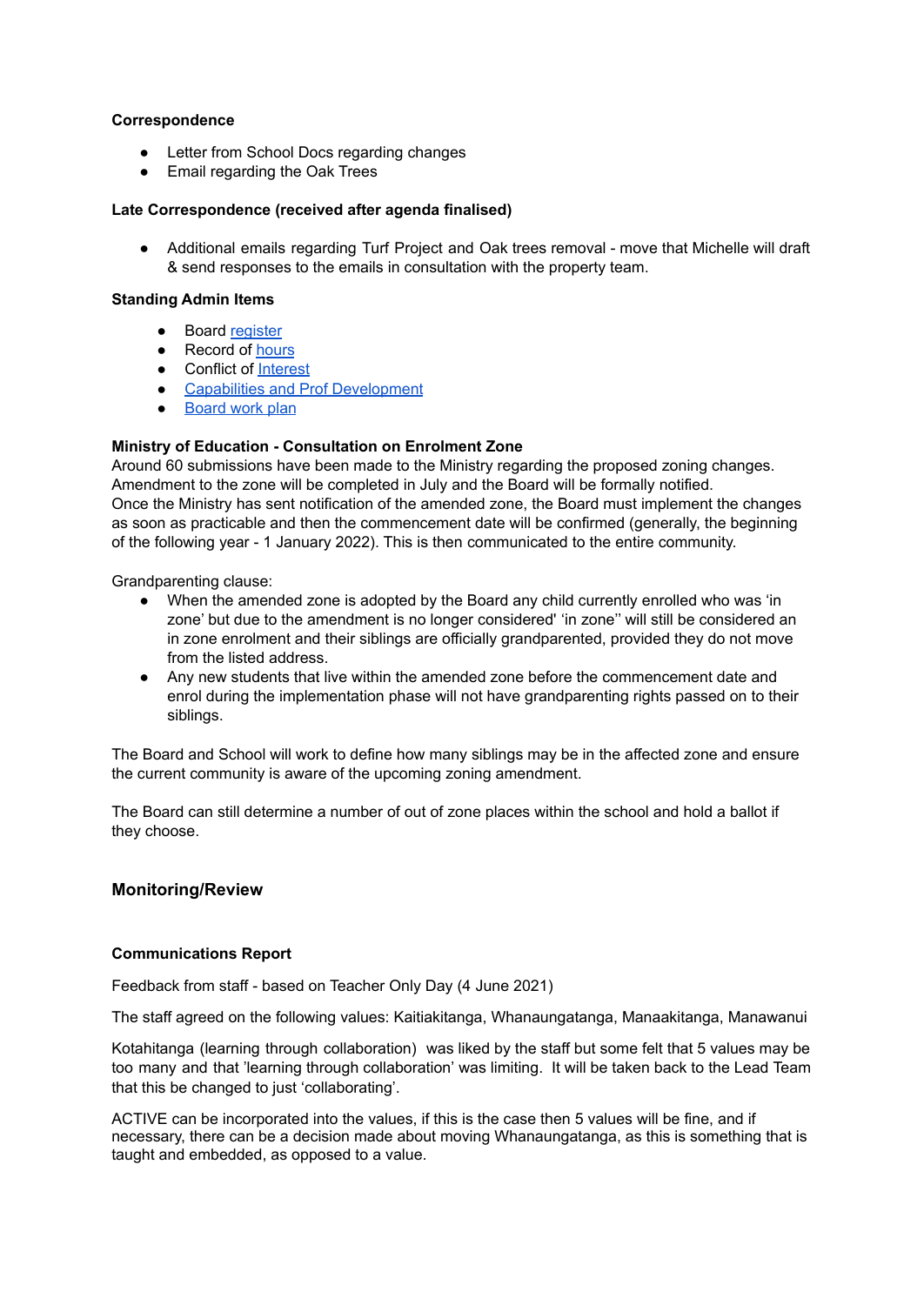# **Principal's Report**

Production preparation is well underway - all coming together. Hall is getting put together from next week, ready to start full practices and the final shows.

Rob & Stuart met with ERO to begin the process. The Self Assurance list is currently being worked through.

| The Board approve the Principal Report as presented                                                     |                      |                        |                    |  |  |  |
|---------------------------------------------------------------------------------------------------------|----------------------|------------------------|--------------------|--|--|--|
|                                                                                                         | <b>Moved Stuart</b>  | Seconded Rob           | Approved $\sqrt{}$ |  |  |  |
| <b>Finance Report</b>                                                                                   |                      |                        |                    |  |  |  |
| Audit is complete. Stuart and Natasha to give feedback regarding the quality and timeline of the audit. |                      |                        |                    |  |  |  |
| Hub Doc to be implemented.                                                                              |                      |                        |                    |  |  |  |
| EFTPOS machine to be sought for production or new web based way for production ticket purchases         |                      |                        |                    |  |  |  |
|                                                                                                         |                      |                        |                    |  |  |  |
| The Board to approach the OAG to engage a new auditor for the next school audit                         |                      |                        |                    |  |  |  |
|                                                                                                         | <b>Moved Natasha</b> | <b>Seconded Giarne</b> | Approved $\sqrt{}$ |  |  |  |
| The Board approve the 2021 Annual Report as presented                                                   |                      |                        |                    |  |  |  |
|                                                                                                         | <b>Moved Natasha</b> | <b>Seconded Rob</b>    | Approved $\sqrt{}$ |  |  |  |
| The Board approve the May 2021 Financial Report                                                         |                      |                        |                    |  |  |  |
|                                                                                                         | <b>Moved Natasha</b> | <b>Seconded Giarne</b> | Approved $\sqrt{}$ |  |  |  |
| <b>Communications Report</b>                                                                            |                      |                        |                    |  |  |  |

Board update to be prepared and go in the newsletter in Week 9 (30 June)

# **Property**

SIP Project Update:

- Bund quote has been received and will work on managing the possible overspend
- Play Pod coming together as per the schedule
- BBQ Area colours have been finalised and the area is now being completed
- Astroturf court still awaiting report and full information from the consultant arborist
- Asbestos testing report and management plan is underway and will be completed
- Planting plan for northern fence line is ready to go

# **Health & Safety**

ERO have sent through a Self Audit checklist that the Health & Safety sub-committee are working through.

A Food safety plan for the tuck shop and sausage sizzle/BBQ area is being investigated, working on gaining an exemption as we believe the school may qualify for this.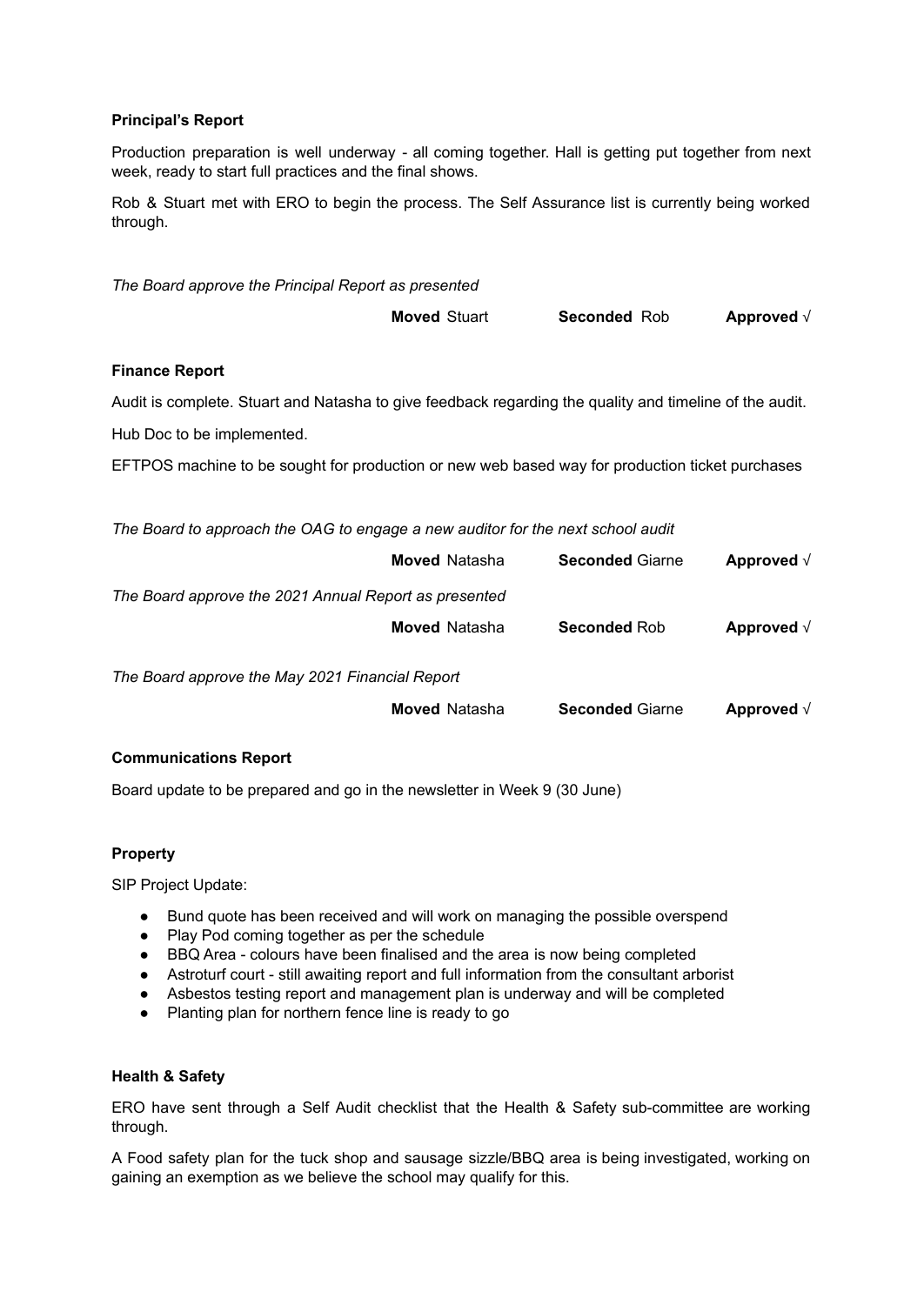### **School Docs**

Noted - Policy Reviews for Term 2 2021:

- Protected Disclosure
- Visitors
- Reporting to Parents on Student Progress and Achievement

*The Board approve and adopt the suggested changes from School Docs, this will take effect from Term 3 2021.*

**Moved** Stuart **Seconded** Rob **Approved** √

# **Other Agenda Items**

None

# **Board Meeting Dates 2021:**

- 27 July
- 17 August
- 21 September
- 19 October
- 16 November
- 7 December

**Meeting closed:** 8.05pm

**CONFIRMED \_\_\_\_\_ \_\_\_\_\_\_\_\_\_\_\_\_\_\_\_\_\_\_\_\_\_\_\_\_\_\_** 27 July 2021

**CHAIRPERSON**